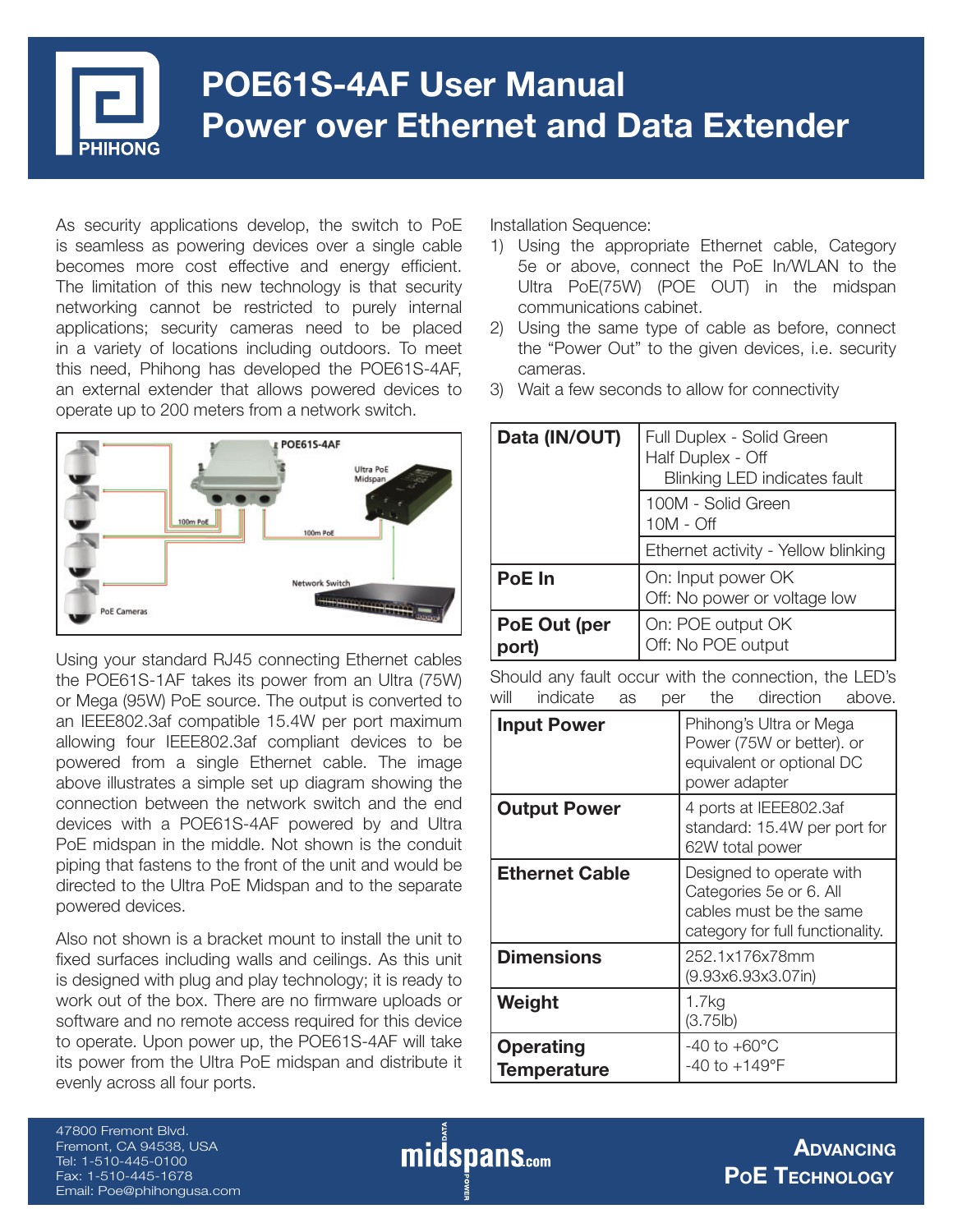

## **What are the benefits to using PoE?**

Power over Ethernet is best suited to users who want to expand and extend the capabilities of their existing network switches. PoE uses standard Category 5 or 6 cables and uses them to transfer both data and power to remote locations. Since extensive wiring is not needed, these remote locations are able to be easily changed. PoE power standards are also universal. Unlike traditional power supplies which are only compatible with specific standards to their region, PoE is able to self regulate to work with a variety of international power standards. PoE also offers more flexibility in power events, such as a surge or brownout.

## **Why am I limited to 100 meters?**

Power can be transmitted over an Ethernet cable to distances that exceed 100 meters depending on the amount of power being put out by the midspan and loss on the cable across the distance. If the port powering the Ethernet puts out 15.4W (IEEE802.3af standard) of power and the distance is 100 meters then the power could dissipate to 12.95W in the worst case scenario by the time it reaches the end device. PoE is possible over distances greater than 100 meters but is not not guaranteed or recommended as the IEEE specification guarantees only 100 meters for data transmission. Should a distance exceed 100 meters or more then an Ethernet extender such as Phihong's POE61S-4AF or POE60S-4AF are recommended. Although power is possible at greater distances, users may experience severe data loss after traveling 100 meters or more.

## **Will I be able to use this device with my midspan that has an output of 15.4 or 30W per port?**

No. In order for this device to operate the user must be using an Ultra or Mega PoE power injector or equivalent. Because this device detects an internal signature resistance of 12.5K, if it does not detect an output of 75W or better then it will not work. Phihong has developed several Ultra and Mega PoE midspans and single port power injectors that put out at full power 7595W per port which is ideal for the POE61S-4AF to be fully functional. The PoE61S-4AF cannot act as a power injector by itself and will split the incoming power across all ports to a limit of 15.4W per port, the IEEE802.3af standard.

## **Can I use this unit for my security cameras outside?**

Yes, this unit is designed specifically for external use with its new protective covering. The POE61S-4AF is rated as IP 67 indicating that the unit is waterproof. It is not recommended for use in total underwater submersion however it will continue to operate through severe weather including heavy rain and snow provided that the case is fastened securely. It is not rated for prolonged submersion or to depths beyond 1 meter. The unit also carries a wide temperature range from  $-40^{\circ}$ C up to  $+60^{\circ}$ C ( $-40^{\circ}$ F up to  $+149^{\circ}$ F) for use in extreme temperature environments.

## Do I need a special configuration for my network?

No, the POE61S-4AF is set to DHCP and will obtain an IP address automatically from the network. It should not affect any existing network applications. The device acts as an extender and switch only. The data and power will enter the device and be relayed on to the powered devices. There should be no change as if it were one continuous cable. Phihong does recommend professional installation to ensure that should any faults occur at installation, a technician is on hand to handle any problems should they arise.

## **Where should I install my PoE Extender?**

Your new PoE extender can be installed anywhere between the midspan or power injector and the device that needs powering provided that the extender's input and output connecting cables do not exceed the 100 meter limit. The device can be wall or ceiling mounted with the mounting bracket that ships with the unit (not shown), but under no circumstances may the device use the connecting Ethernet cables as support.

47800 Fremont Blvd. Fremont, CA 94538, USA Tel: 1-510-445-0100 Fax: 1-510-445-1678 Email: Poe@phihongusa.com